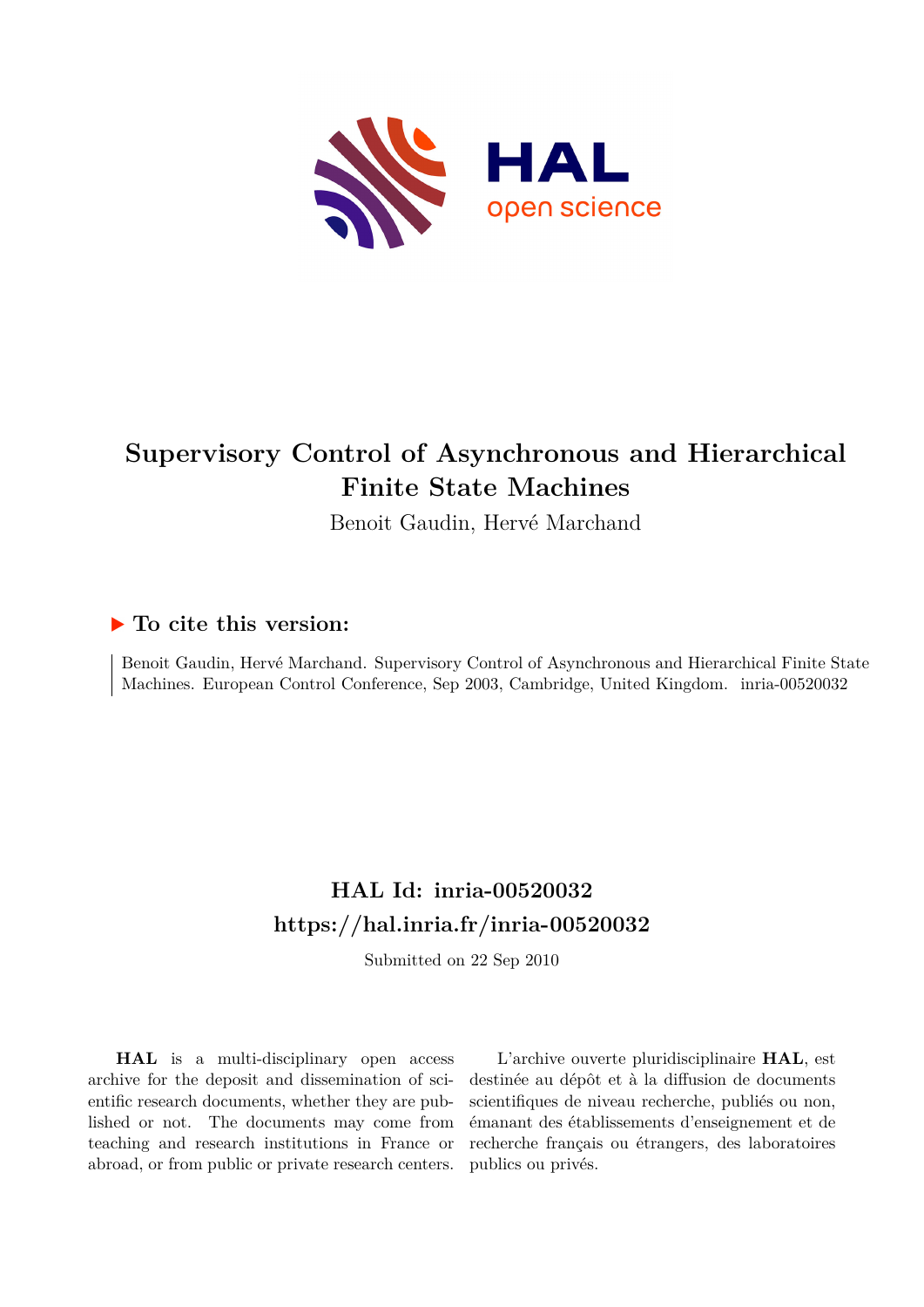## **MODULAR SUPERVISORY CONTROL OF ASYNCHRONOUS AND HIERARCHICAL FINITE STATE MACHINES**

## **B. Gaudin, H. Marchand**

VerTeCs Team, Irisa, Campus Universitaire de Beaulieu, 35042 Rennes, France E-mail: {bgaudin,hmarchan}@irisa.fr, Fax: +33 2 99 84 71 71

**Keywords:** Supervisory Control Theory, structured FSM, structured Supervisor, modularity and non-blocking.

#### **Abstract**

In this paper, modular supervisory control of a class of Discrete Event Systems is investigated. Discrete event systems are modeled by a Hierarchical Finite State Machine. The basic problem of interest is to solve the State Avoidance Control Problem. We provide algorithms that, based on a particular decomposition of the set of forbidden configurations, locally solve the control problem (i.e. on each component without computing the whole system) and produce a global supervisor ensuring the desired property. This kind of objectives may be useful to perform dynamic interactions between different parts of a system.

#### **1 Introduction**

In this paper, we are interested in the SupervisoryControl Problem [9] for structured Discrete Event Systems (DES). The system to be controlled is modeled as a collection of Finite State Machines (FSM) that behave asynchronously or by Hierarchical Finite State Machines (by adding nested FSMs). In many applications and control problems, FSMs are the starting point to model fragments of a large scale system, which usually consists of the composition and of the nesting of many different sub-systems. Further, the standard way of applying the supervisor synthesis methodology to such systems is by expanding them to ordinary state machines and by using classical synthesis tools on the resulting FSM. However, knowing that the synthesis algorithms are polynomial in the number of states of the systems and that the number of states of the global systems grows exponentially with the number of parallel and nested sub-systems, it seems important to design algorithms that perform the controller synthesis phase by taking advantage of its structure without expanding the system.

Several approaches have been considered in the literature. In [11], the method consists in dividing the global control objectives into sub-objectives and to perform the controller synthesis phase w.r.t. these sub-objectives. In [4], the authors take advantage of the structure of the system in order to decompose the objectives according to the sub-systems, that are assumed to behave asynchronously. Further, it is sufficient to compute supervisors separately on each sub-system. However, when the control objective is used to express (forbidden) interactions between asynchronous sub-systems, the method proposed in [4] cannot be efficiently used. In order to take into account nested behaviors, some techniques based on model aggregation methods [10, 2] have been proposed to deal with hierarchical control problems. In this paper, we are interested in applying existing techniques to a structured system. We consider here a multilevel hierarchy model in the spirit of [1], who introduced Hierarchical State Machines which constitute a simplified version of STATECHARTS (see also [5, 7, 6] for other works dealing with control and hierarchy. However, in these methods, even if some computations are made locally, the structure of the supervisor does not reflect the one of the plant).

The remainder of this paper is organized as follows. Section 2 consists of a presentation of the basic model on which control will be applied as well as a review of the classical controller synthesis methodology [9]. In section 3, we propose a modular methodology to solve the State Avoidance Control Problem for a plant modeled as a collection of asynchronous sub-plants. The supervisor described in Section 3.2 could be blocking. Then, in section 3.4, we provide sufficient conditions under which the obtained controlled system is non-blocking. Finally, in Section 4, after a brief presentation of the HFSM, we extend the results of Section 3 to this new model<sup>1</sup>.

### **2 Preliminaries**

In this section, the main concepts and notations are defined. More definitions will be given in the following sections. the reader is referred to [3] for any undefined concept.

#### **2.1 The basic model.**

The basic structures from which the plant will be built are Finite State Machines (FSMs) [3], that are defined by a 5-tuple  $\langle \Sigma, \mathcal{X}, \mathcal{X}_o, \mathcal{X}_f, \delta \rangle$ , where  $\Sigma$  is the finite alphabet of G. X is the finite set of states,  $\mathcal{X}_o \subseteq \mathcal{X}$  is the set of initial states, whereas  $\mathcal{X}_f$  is the set of final (marked) states of G,  $\delta$  is the partial transition function defined over  $\Sigma \times \mathcal{X} \longrightarrow \mathcal{X}$ . The notation  $\delta(\sigma, x)!$  means that  $\delta(\sigma, x)$  is defined, i.e., there is a transition labeled by an event  $\sigma$  out of state x in machine G. Likewise,  $\delta(s, x)$  denotes the state reached by taking the sequence of events defined by trace s from state x in machine G.  $\delta(x)$ denotes the active event set of x. Similarly,  $\delta^{-1}(x)$  denotes the set of events that lead to  $x$ . The behavior of the system is described by a pair of languages  $\mathcal{L}(G) \subseteq \Sigma^*$  and  $\mathcal{L}_m(G)$ .  $\mathcal{L}(G)$  is the language generated by G. Similarly,  $\mathcal{L}_m(G)$  corresponds to the marked behavior of the FSM G, i.e., the set of trajectories of the system ending in  $x_f \in \mathcal{X}_f$ . An FSM G is said to be *blocking* if  $\mathcal{L}(G) \neq \mathcal{L}_m(G)$  and non-blocking if  $\mathcal{L}(G) = \mathcal{L}_m(G)$ , where K denotes the prefix closure of the

<sup>1</sup>Proofs can be found in an extended version available at http://www.irisa.fr/vertecs/Publis/Ps/2003-ECC-Extended-version.pdf.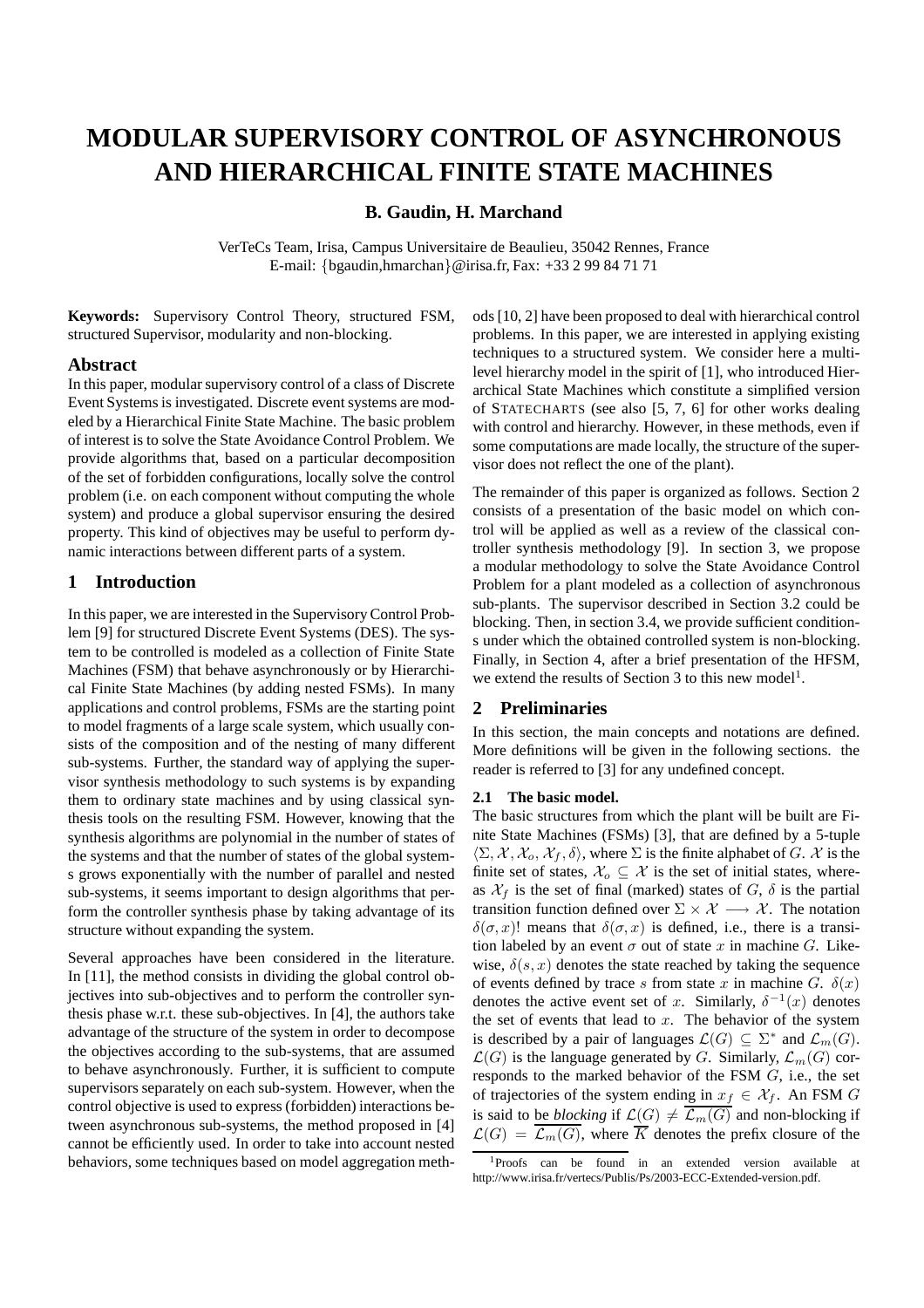language  $K$ . It can be shown [3] that  $G$  is non-blocking whenever it is *trim* with respect to  $\mathcal{X}_o$  and  $\mathcal{X}_f$  (i.e., all the states of G are reachable from  $\mathcal{X}_o$  and co-reachable to  $\mathcal{X}_f$ ). We now introduce the notion of submachines of an FSM [3]. An FSM  $H = \langle \Sigma_H , \mathcal{X}_H , \mathcal{X}_{o_H} , \mathcal{X}_{f_H} , \delta_H \rangle$  is a submachine of G, denoted  $H \subseteq G$ , if  $\Sigma_H \subseteq \Sigma$ ,  $\mathcal{X}_H \subseteq \mathcal{X}$ ,  $\mathcal{X}_{o_H} \subseteq \mathcal{X}_o$ ,  $\mathcal{X}_{f_H} \subseteq \mathcal{X}_f$ ,  $\forall \sigma \in$  $\Sigma_H, x \in \mathcal{X}_H \, \delta_H(\sigma, x)! \Rightarrow (\delta_H(\sigma, x) = \delta(\sigma, x)).$ 

#### **2.2 Review of the Supervisory Control Problem**

Supervisory control theory deals with control of Discrete Event Systems. In practice, one of the main control problem is the invariance problem (or dually the state avoidance control problem), i.e. the supervisor has to control the plant so that the controlled plant remains in a safe set of states (or dually do not reach a set of forbidden states). Throughout the remainder of this paper, we will focus on the latter interpretation. Assume a plant G is given and modeled as an FSM and a set of states E, we recall how to synthesize a supervisor that will ensure the avoidance of a given set of states  $E$ . Knowing that some events are uncontrollable  $\Sigma_{uc}$ , as opposed to the set of controllable events  $(\Sigma_c)$ , we first recall the definition of a *controllable submachine* [9].

**Definition 1** *Let* G *be a FSM and* H *be a submachine of* G*, then H is controllable w.r.t. G and*  $\Sigma_{uc}$ *, whenever* 

$$
\forall x \in \mathcal{X}_H \subseteq \mathcal{X}, \forall \sigma \in \Sigma_{uc}, \delta(\sigma, x)! \Rightarrow \delta_H(\sigma, x)!
$$

A supervisor  $S = (S, \mathcal{X}'_o)$  is given by a function  $S : \mathcal{X} \to 2^{\Sigma_c}$ , delivering the set of actions that are disabled in state  $x$  of  $G$  by the control<sup>2</sup>, and the new set of valid initial states  $\mathcal{X}'_o \subseteq \mathcal{X}_o$ (it could be the case, that in order to ensure an objective, we need to reduce  $\mathcal{X}_o$ . Write  $\mathcal{S}/G$  for the system, consisting of the initial plant  $G$  controlled by the supervisor  $S$ .

**The Basic Supervisory Control Problem** *(BSCP)* is then the following: *given* G *and* E *a set of states, the problem is to build* a supervisor S such that  $(1) S/G$  is controllable  $(2)$  the *traversed states do not belong to* E *and (3)* S/G *is maximal(i.e*  $\forall S',\, \mathcal{L}(\mathcal{S}'/G) \subseteq \mathcal{L}(\mathcal{S}/G)$ ).

In order to compute such a supervisor, we classically introduce two sets of states: the *weak forbidden set* of states and the *border set* that will be used in the remainder of this paper.

**Definition 2** *Given an FSM*  $G = \langle \Sigma, \mathcal{X}, \mathcal{X}_o, \mathcal{X}_f, \delta \rangle$ , and  $E \subseteq$  $X$ *, we denote by*  $\mathcal{I}(E)$  *and*  $\mathcal{F}(E)$  *the weak forbidden states and the border set of* E*, that are formally defined by:*

$$
\mathcal{I}(E) = \{ x \in \mathcal{X} \mid \exists s \in \Sigma_{uc}^*, \delta(s, x) \in E \} \quad (1)
$$

$$
\mathcal{F}(E) = \{ x \in \mathcal{X} \setminus \mathcal{I}(E) \mid \exists \sigma \in \Sigma, s.t. \ \delta(\sigma, x) \in \mathcal{I}(E) \} \tag{2}
$$

 $\mathcal{I}(E)$  corresponds to the set of states from which it is possible to evolve into  $E$  by a trace of uncontrollable events, whereas  $\mathcal{F}(E)$  corresponds to the set of states from which it is still possible to perform a control on G before evolving into  $\mathcal{I}(E)$ .

**Proposition 1** Given an FSM G and  $E \subseteq \mathcal{X}$ , a set of states *to be forbidden by control, the supervisor* S *of* G *given by the*  $pair(S, \mathcal{X}'_o)$ , such that  $\forall x \in \mathcal{X}$ 

$$
S(x) = \begin{cases} \{ \sigma \in \Sigma_c \mid \delta(x, \sigma) \in \mathcal{I}(E) \} \text{ if } x \in \mathcal{F}(E) \\ \emptyset \text{ Otherwise} \\ \mathcal{X}'_o = \mathcal{X}_o \setminus \mathcal{I}(E) \end{cases} \tag{3}
$$

*ensures the invariance of*  $X \setminus E$  *in G and is maximal.* 

If  $\mathcal{X}'_o = \emptyset$ , then it means that the BSCP has no solution. In this case, the obtained Supervisor  $S = (S, \mathcal{X}'_o)$  will be called the trivial supervisor. This notion will be useful in the next section.

**The Non-blocking Supervisory Control problem.** In most situations, it is of interest to avoid blocking in the resulting controlled system. We then define the notion of *non-blocking supervisor* as one which will allow the controlled closed-loop system to properly terminate in one of its final states. In other words, the *Non-Blocking Supervisory Control Problem* is now the following:

*Given* G *and* E *a set of states, the problem is to build a supervisor* S such that (1)  $S/G$  *is controllable w.r.t.* G and  $\Sigma_{uc}$  (2) all *the trajectories of*  $S/G$  *eventually lead to*  $X_f$  (3) *the traversed configurations do not belong to* E *and (4)* S/G *is maximal.*

The standard algorithm that computes the greatest nonblocking controlled system is an iterative algorithm starting with G. The iterative procedure consists of (i) removing the weak forbidden states of E, i.e.  $\mathcal{I}(E)$ , and (ii) removing states that are not reachable and co-reachable. Call  $G^{\dagger} \subseteq G$  the result. If  $G^{\uparrow}$  is not reduced to the empty FSM, then  $G^{\uparrow}$  is the greatest controllable submachine of  $G$  that both ensures the invariance of  $X \setminus E$  and the reachability of  $X_f$ . In the sequel we will refer as  $S^{\uparrow}$  for the resulting supervisor and we will say that  $S^{\uparrow}$  is a non-blocking supervisor whenever, the close-loop system is non-blocking.

### **3 Control of asynchronous FSMs**

In this section, we are interested in a plant G modeled as a collection of FSMs  $(G_i)_{i \leq n}$ , that behave asynchronously. After a presentation of the model, we first present the (modular) state avoidance control problem for such plants, and then give a sufficient condition under which the obtained supervisor is non-blocking.

#### **3.1 The Model**

The plant G, we now consider is modeled as a collection of F-SMs  $(G_i)_{i \leq n}$ , that behave asynchronously (i.e.  $\Sigma_i \cap \Sigma_j = \emptyset$ ,  $i \neq j$ ). Such plants are called product plants in [4]. The global behavior of G is then given by the FSM  $G_1 \parallel \cdots \parallel G_n$ , where the operation  $\parallel$  is the classical shuffle operation performing the beahvioral interleaving. Throughout the remainder of this section, the different components of the plant are designed to be non-blocking (i.e. each FSM  $G_i$  is assumed to be trim). This clearly entails that  $G = G_1 \parallel \cdots \parallel G_n$  is also non-blocking.

<sup>&</sup>lt;sup>2</sup>In a more general framework, S is a function from  $\mathcal{L}(G)$  into  $2^{\Sigma}$ .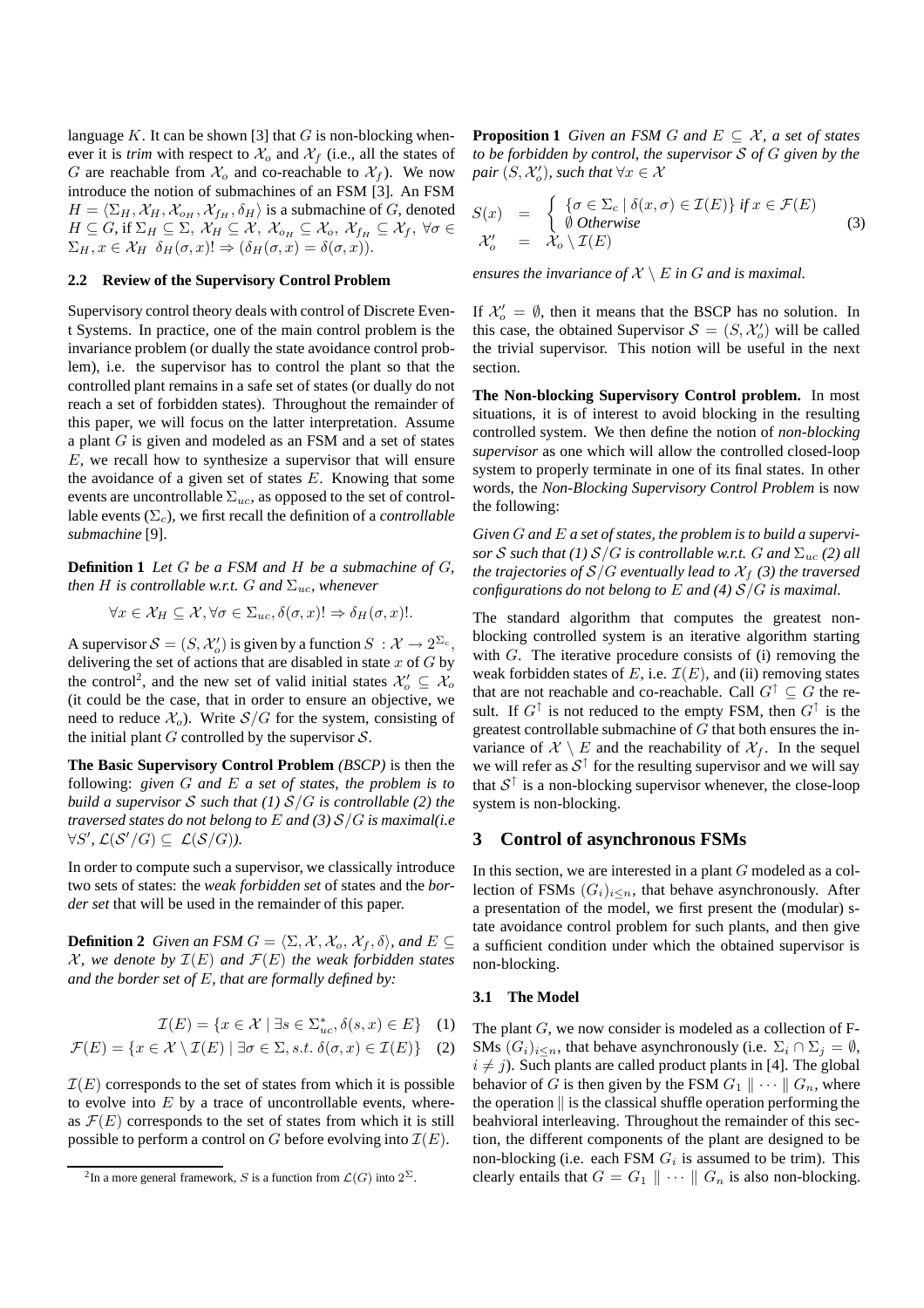Remark that, as each component of  $G$  is assumed not to have interaction with the other. However, as we will see in the next sections, interactions between the various components  $G_i$  of the system will be made by means of a supervisor that will allow or not events to be triggered in the different components of G. In other words, a supervisor will be used to coordinate the evolution between the components.

**Notations.** Following the  $\parallel$  definition, states of the plant G are of the form  $\langle x_1, \ldots, x_n \rangle$ , where each  $x_i \in \mathcal{X}_i$  of  $G_i$ . For convenience, we will call a state, any element  $x_i \in \mathcal{X}_i$  of a particular FSM G<sup>i</sup> , and a *configuration* a tuple of the form  $\langle x_1, \ldots, x_n \rangle$  of G, i.e. a "state" of the resulting FSM. Moreover we call  $\mathcal{X}^F$  the set of configurations of G. Note that, as  $\forall i \leq n, G_i$  is assumed to be trim, we have  $\mathcal{X}^F = \mathcal{X}_1 \times \cdots \times \mathcal{X}_n$ .

#### **3.2 The Basic State Avoidance Control Problem (BSACP)**

Let us now consider a plant modeled as a collection of asynchronous FSMs  $(G_i)_{i \leq n}$ . Our aim is to solve the state avoidance control problem for a set of forbidden configurations of the form  $E = E_1 \times \cdots \times E_n$ , i.e. all the configurations of G that belongs to the set  $\{\langle x_1, \ldots, x_n \rangle \in \mathcal{X}^F \ | \forall i \leq n, \ x_i \in E_i\}$ are forbidden (in the sequel, such a set of configurations will be called a cube). We provide a method that solves locally the control problem (i.e. on each component of  $G$  without computing the whole system) but produces a global supervisor ensuring the invariance of  $\mathcal{X}^F \setminus E$ .

**Proposition 2** *Assume given* n *FSMs* G<sup>i</sup> *of the form*  $\langle \Sigma_i, \mathcal{X}_i, \mathcal{X}_{o_i}, \mathcal{X}_{f_i}, \delta_i \rangle$ ,  $i = 1, \ldots, n$  and n subsets of states  $(E_i)_{i \leq n}$ . *Consider the sets*  $\mathcal{F}(E_i)$ ,  $\mathcal{I}(E_i)$  *as defined in Definition* 2 *as well as the corresponding supervisors*  $S_i$ *.* 

*Let*  $S_E = (S, \mathcal{X}_{o_E})$  *be such that*  $\forall x = \langle x_1, \dots, x_n \rangle$ ,  $S_E(x) = \int \int \{S_i(x_i) | x_i \in \mathcal{F}(E_i) \}$  $1 \leq i \leq n$  $\{S_i(x_i) | x_i \in \mathcal{F}(E_i) \text{ and } \forall j \neq i, x_j \in \mathcal{I}(E_j) \}$  $\mathcal{X}_{o_E} = \{ \langle x_{o_1}, \ldots, x_{o_n} \rangle \in \Pi_{i \leq n} \mathcal{X}_{o_i} / \exists i, x_{o_i} \in \mathcal{X}'_{o_i} \}$ 

*The supervisor S ensures the avoidance of*  $E = E_1 \times \ldots \times E_n$ .  $\int$ *in*  $G = G_1 \parallel \cdots \parallel G_n$  *and is maximal. Moreover, if there*  $e$ xists at least one supervisor  $\mathcal{S}_i$  that is not trivial, then  $\mathcal S$  is not *trivial.*

let  $S_E$  be a supervisor as in Proposition 2, one can see that at most one supervisor is active at a time. It is the one for which the sub-plant has evolved in its border set of states when the other sub-plants are in a forbidden state.

The interest of such a method is that the supervisor  $S_E$  is locally computed according to the local supervisors  $S_i$ . Therefore, this method avoids the building of the whole system and the computation of  $S$  on the resulting system. Hence, it reduces the complexity of the algorithm (see the next section) as well as the memory storage of the supervisor. Moreover, the supervisor itself somehow keeps the structure of the plant as it is represented as a collection of local supervisors. To our mind, the way  $S_E$  is built may improve the readability and the understanding of the control effect. Finally, note that this kind of control objectives cannot be solved using the method presented in [4] (the whole system has to be computed).

### **3.3 Modular BSACP**

So far, the considered configuration sets to be forbidden were particular, in the sense that each subset of  $\mathcal{X}^F$  can not be represented as it. We now consider a more general set of configurations E of the form  $\bigcup_{1 \le i \le m} E^i$  where for  $1 \le i \le m$ ,  $E^i$  is a cube of the form  $E^i = E_1^i \times \cdots \times E_n^{i}$ <sup>3</sup>.

**Proposition 3** *Let*  $G = G_1 \parallel \cdots \parallel G_n$  *be the plant to be controlled and a set*  $E = \bigcup_{1 \leq i \leq m} E^i$  *where*  $\forall 1 \leq i \leq m$  $m, E^i = E^i_1 \times \cdots \times E^i_n$  and  $E^i_j \subseteq \mathcal{X}_j$  for  $1 \leq j \leq n$ . Let  $\mathcal{S}_{E^i} = (S_{E^i}, \mathcal{X}_{o_{E^i}})$  be the supervisors computed w.r.t. G and  $E^i$ , then  $\mathcal{S}_E = (S, \mathcal{X}_{o_E})$ , where  $\forall x = \langle x_1, \ldots, x_n \rangle \in \mathcal{X}^F$ ,

$$
\begin{cases}\nS(x) = S_{E^1}(x) \cup \dots \cup S_{E^m}(x) \\
\mathcal{X}_{o_E} = \mathcal{X}_{o_{E^1}} \cap \dots \cap \mathcal{X}_{o_{E^m}}\n\end{cases} \tag{4}
$$

#### *ensures the invariance of*  $X \setminus E$  *in*  $G$  *and is maximal.*

Let us now discuss about complexity of the control synthesis phase. Given an FSM with  $N$  states and a set of states to be avoided by control, assume that the complexity of this controller synthesis phase is in  $\mathcal{O}(f(N))$ . Let us now consider a system G of the form  $G_1 \parallel \cdots \parallel G_n$  where each  $G_i$  contains  $N$  states. Due to the asynchronous and the trim assumptions, the number of states of G is  $N<sup>n</sup>$ . Hence, using classical techniques, the state avoidance control problem is in  $\mathcal{O}(f(N^n))$ . In our case, given a set of forbidden configurations  $E$  composed of  $m$  cubes, then the offline supervisor computation complexity is in  $\mathcal{O}(m.n.f(N))$ . However one have also to take into account the computations that have to be done on-line when controlling the plant. Indeed, deciding which supervisor have to be activated given one configuration, is done at execution time. This can be done in  $\mathcal{O}(m.n.N)$ .

#### **3.4 Non-Blocking Supervisory Control Problem**

In the previous section, it may happen that the resulting controlled system be blocking. Assume given a plant  $G$  of the form  $G_1 \parallel \cdots \parallel G_n$  and a forbidden cube  $E = E_1 \times \cdots \times E_n$ , we now give a sufficient condition for the controlled system obtained using the methodology of Section 3.2 to be nonblocking.

**Proposition 4** *Let*  $S_E$  *be the supervisor computed as in Proposition* 2 *w.r.t. G and E. Then, if*  $\forall 1 \leq i \leq n$ *,* 

- (a) *either*  $\forall x_i \in \mathcal{X}_i \setminus \mathcal{I}(E_i)$ ,  $\exists x_{f_i} \in \mathcal{X}_{f_i} \setminus \mathcal{I}(E_i)$  *that is reach*able from  $x_i$  in  $S_{E_i}/G_i$
- **(b)** *or*  $\exists j \neq i$ ,  $\forall x_j \in \mathcal{X}_j$ ,  $\exists x_{f_j} \in \mathcal{X}_{f_j} \setminus \mathcal{I}(E_j)$  *that is reachable from*  $x_j$  *in*  $G_j$

*then*  $\mathcal{S}_E$  *is non blocking. Moreover,*  $\mathcal{S}_E = \mathcal{S}^{\uparrow}$ *, where*  $\mathcal{S}^{\uparrow}$  *is computed on* G *as in Section 2.2 w.r.t.*E*.*

<sup>&</sup>lt;sup>3</sup>Note that any subset of  $\mathcal{X}^F$  can be represented as a union of cubes.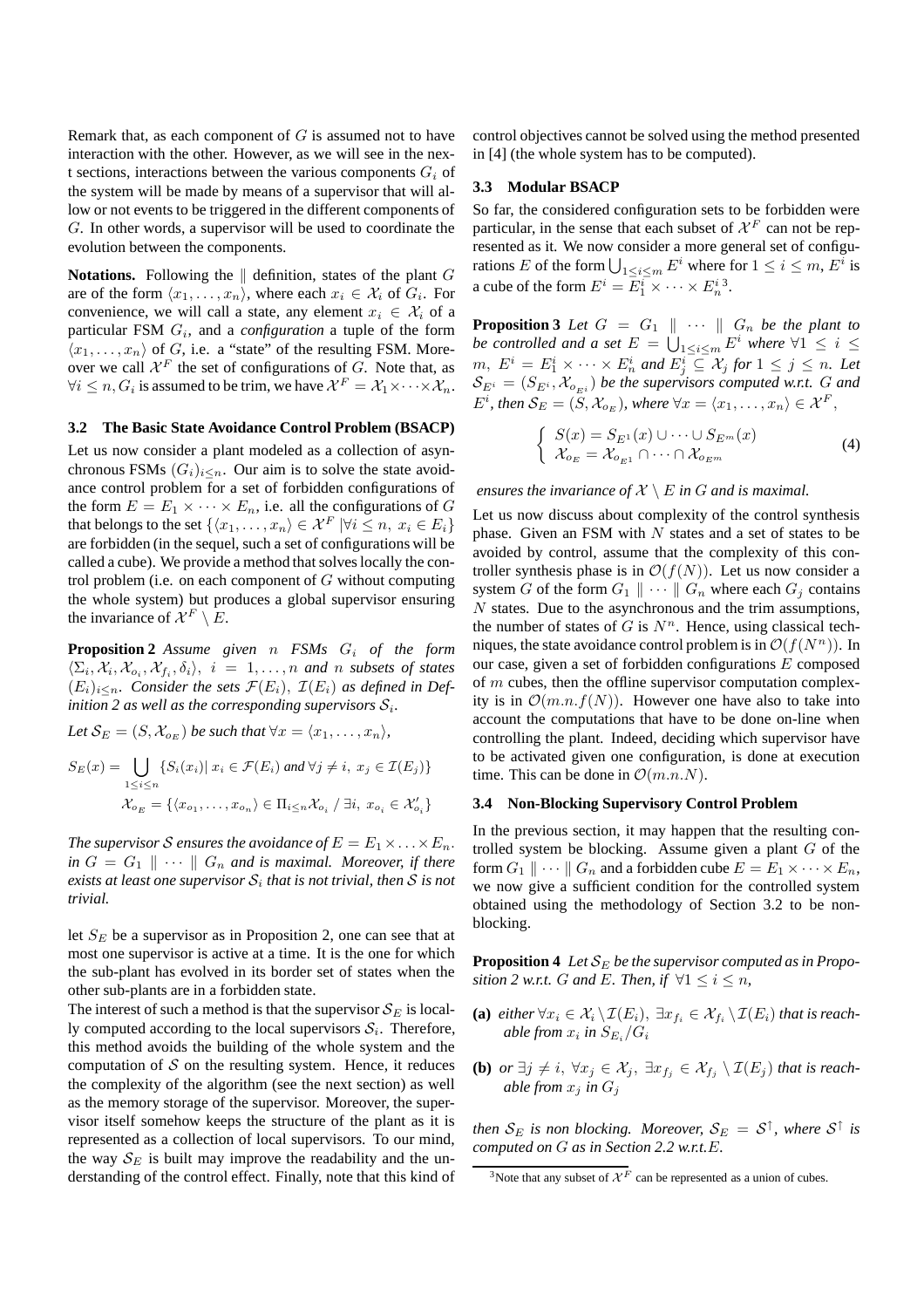What the above property states is that the obtained supervisor is blocking whenever there exists a state  $x_i$  in an FSM  $G_i$  such that the final states of  $G_i$  are not reachable from  $x_i$  under the control of the local controller  $\mathcal{S}_{E_i}$  and for all the other FSMs all the final states belong to the weak forbidden set of states. Obviously,  $S_E$  is blocking only under strong hypothesis. Nevertheless, if these conditions do not occur, then one has to find a way to avoid the blocking configurations. This aspect is currently under investigation.

## **4 The Hierarchical Finite State Machine**

So far, we gave results dealing with the control of asynchronous product of FSMs. We now extend these results to the case of Hierarchical Finite State Machines(HFSM). A Hierarchical Finite State Machines is an FSM which includes new features like the nesting of state machines (inducing the hierarchy) and the re-usability of components. From now on, some states (called super-states) of an FSM can be other FSMs. Informally, the meaning of such a hierarchical definition is obtained by substituting each super-state by a set of asynchronous FSMs running in parallel. Such a model is called Hierarchical Finite State Machine (HFSM). We hereby focus on a two-level Finite State Machine, knowing that the results presented in the next section can be extended to a multi-level hierarchical finite state machine (See [8] for a more complete review of the HFSMs).

#### **4.1 Definition of an HFSM**

To take into account the hierarchy, we need to introduce the notion of structure which represents the upper level of the HFSM.

**Definition 3** *A structure K is a tuple*  $\langle \Sigma, \mathcal{X}, \mathcal{B}, \mathcal{X}_o, \mathcal{X}_f, \delta \rangle$ , *where*  $X$  *is a set of atomic states,*  $X_o \subseteq X$  *is the set of initial states and*  $X_f \subseteq X$  *is the set of final states.* B *is the set of super-states of* K*.* δ *is the partial transition function of* K *defined over*  $\Sigma \times \{X \cup B\} \rightarrow \{X \cup B\}.$ 

In the following we will denote by  $K^A = \langle \Sigma, \mathcal{X} \cup \mathcal{B}, \mathcal{X}_o, \mathcal{X}_f, \delta \rangle$ the structure  $K$  seen as an FSM (i.e. when the super-states are considered as atomic states).

**Definition 4** *A Hierarchical Finite State Machine* K *is given by a tuple*  $(\langle K, G_1, \ldots, G_n \rangle, Y, I)$ *, where K is a structure as defined in Def 3 and*  $\forall 1 \leq i \leq n$ ,  $G_i = \langle \Sigma_i, \mathcal{X}_i, \mathcal{X}_{o_i}, x_{f_i}, \delta_i \rangle$ *is an FSM, and* Y, I *are two functions that characterize the hierarchy and the composition between the FSMs.*

- $Y: \mathcal{B} \longrightarrow 2^{\langle G_1,...,G_n\rangle}$  is a function which maps each  $super-state$   $b \in B$  *on*  $a$   $set$  of  $FSMs$   $G_i$ ,  $with$   $i \geq 1$ . We *use*  $J_b$  *as*  $\{j \leq n | G_j \in Y(b)\}.$  *The structures of*  $Y(b)$ *behave asynchronously.*
- I *is an Input function that gives access to the set of initial states that are reached when triggering an event that makes* the *system evolve into a super-state*  $b$ *.*  $\forall b \in \mathcal{B}$ *,*  $I(b)$  *is a function defined over*  $\Pi_{j\in J_b} \mathcal{X}_{o_j} \to 2^{\Sigma_i}$ *. Given a* super-state  $b \in \mathcal{B}$ , and  $x_o = \langle x_{o_1}, \ldots, x_{o_{\|J_{b}\|}} \rangle$  a tuple *of initial states,*  $I(b)(x_o)$  *corresponds to the events that make the system go from its current state into*  $x_o$ *.*

K will be called the *root* of K, whereas the FSMs  $G_i$  will be called the *leaves* of K.

**Assumptions.** In order to be able to perform control on HFSM, we need to make some assumptions on it:

- 1.  $\forall i, j$ , s.t.  $\exists b \in \mathcal{B}, G_i, G_j \in Y(b), \Sigma_i \cap \Sigma_j = \emptyset$  (asyn*chrony of parallel FSMs*).
- 2. Let  $b \in \mathcal{B}$  and let  $(G_j)_{j \in J_b} = Y(b)$  be the corresponding FSMs attached to b. Then, the set  $(I(b)(x_o))_{x_o \in \Pi_{j \in J_b}(\mathcal{X}_{o_j})}$  is a partition of  $\delta^{-1}(b)$  (*entering a super-state is deterministic*).

**The behavior of** K. Let  $K = (\langle K, G_1, \ldots, G_n \rangle, Y, I)$  be an HFSM.  $K$  is initialized in one of the initial states of  $K$  and as long as no super-state is reached, the behavior of  $K$  corresponds to the one of the FSM  $K^A$ . Assume now that the HFSM is in a state x such that  $\delta(\sigma, x) = b \in \mathcal{B}$  and that  $\sigma$  is triggered. Then all the structures of  $Y(b)$  are simultaneously activated and entered in one of their initial states according to  $I(b)$ , i.e. K in the configuration  $x_o = \langle x_{o_{j_1}}, \dots, x_{o_{j_{\|J_{b}\|}}}\rangle$ , such that  $\sigma \in I(b)(x_0)$ . Further, the different structures evolve asynchronously. However, in order to evolve out of a super-state b, there is a synchronization between the different structures of  $Y(b) = (G_i)_{i \in J_b}$  on their final state. Hence, an event  $\sigma \in \delta(b)$ can be triggered in a super-state b whenever each substructure of  $Y(b)$  is in its corresponding final state (i.e., there is no preemption); the output of a super-state is synchronized with the end of each of the tasks associated with the different structures involved in this super-state).

Given a HFSM  $\mathcal{K} = (\langle K, G_1, \ldots, G_n \rangle, Y, I)$ , we can make correspond an FSM which is obtained by replacing each superstate *b* by its corresponding FSM  $K_b^F$  obtained by performing the asynchronous product between each FSM of  $Y(b)$  (the initial states of  $K_b^F$  are connected to the states of K according to  $I$  (resp. for the final state). The result is an FSM, denoted by  $\mathcal{K}^F$ . Such an FSM is called the *expanded structure* of  $\mathcal{K}$ .

**States and configurations.** Due to the hierarchical description of the system, the states of the obtained expanded structure  $\mathcal{K}^F$ can have different forms. They are either atomic states or of the form  $[b, \langle x_1, \ldots, x_{j_{\|J_b\|}} \rangle]$ , with  $\{j_1, \ldots, j_{\|J_b\|}} = J_b$ , which intuitively correspond to particular configurations of the HFS-M, i.e. the states in which the FSMs are simultaneously at a given instant. In the sequel, we will denote by  $\mathcal{X}^F$  the set of configurations of  $\mathcal{K}^F$ , i.e. the states of the expanded HFSM.

#### **4.2 The BASCP**

In this section, we consider the configuration avoidance problem, namely how to avoid the system to reach some particular configurations during its evolution. The sets of configurations we will consider are as follows:

**Forbidden configurations**: With the notations of Definition 4, let  $\mathcal{K} = (\langle K, G_1, \ldots, G_n \rangle, Y, I)$  be an HFSM, such that  $K =$  $(\Sigma, \mathcal{X}, \mathcal{B}, \mathcal{X}_o, \mathcal{X}_f, \delta)$ . Given  $b \in \mathcal{B}, E^b = \bigcup_{1 \leq j \leq m_b} E^{b,j}$  with  $E^{b,j} = E_{j_1}^{b,j} \times \cdots \times E_{j_{\|J_b\|}}^{b,j}$  et  $E_{j_i}^{b,j} \subseteq \mathcal{X}_{j_i}$  pour  $j_i \in J_b$ . For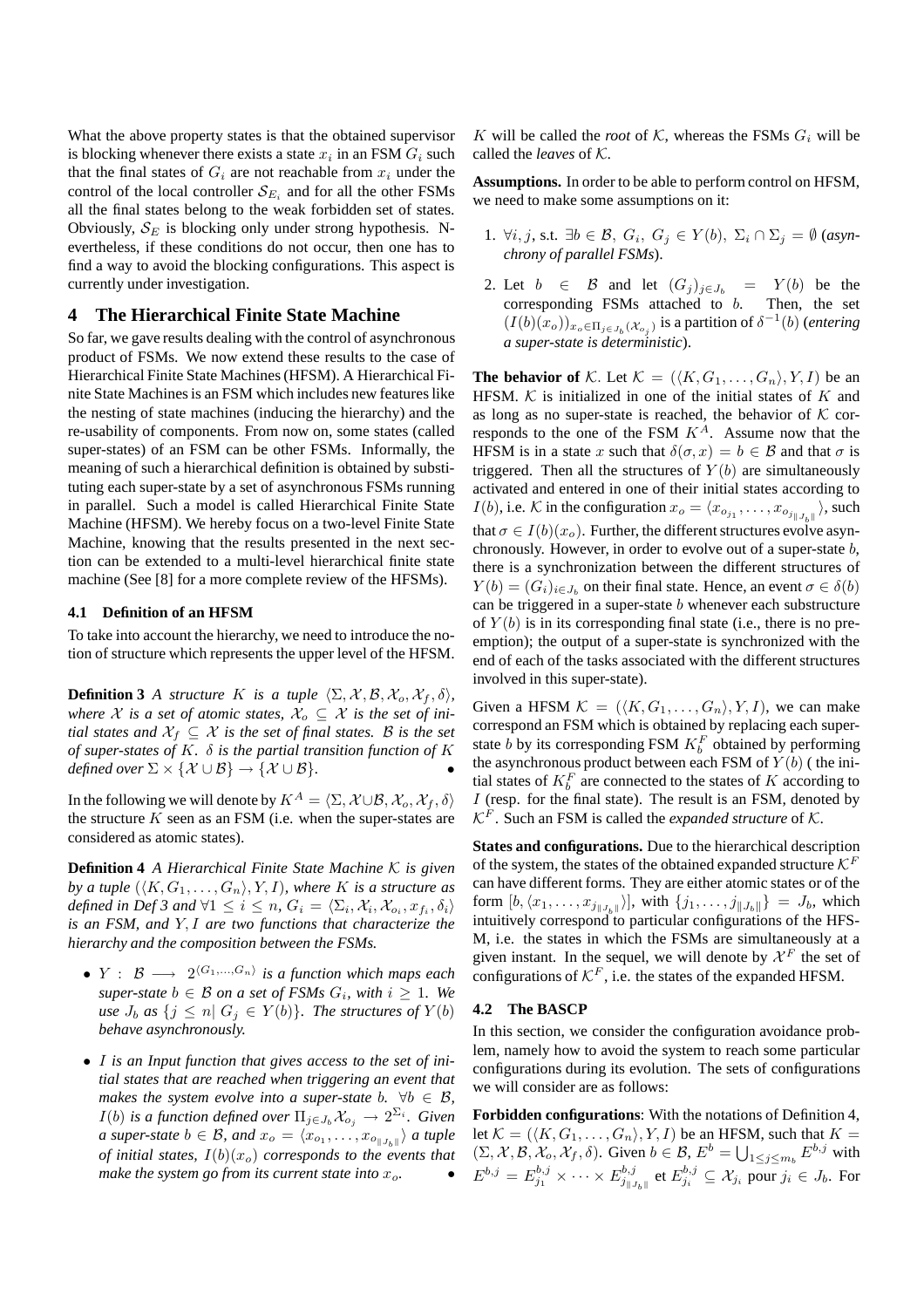simplicity, the set of configurations  $[b, \langle x_{j_1}, \ldots, x_{j_{\Vert J_b \Vert}} \rangle]$  such that  $\langle x_{j_1}, \ldots, x_{j_{\|J_{b\|}}}\rangle \in E^b$  is denoted  $[b, E^b]$ . Now, one can see that every set of configurations of  $\mathcal{K}^F$  can be represented by a set E of  $K$  of the form

$$
E = E_0 \bigcup \left( \bigcup_{b \in \mathcal{B}} [b, E^b] \right) \tag{5}
$$

where  $E_0 \subseteq \mathcal{X}$ . This set represents the forbidden configurations at the higher level of K, whereas  $[b, E^b]$  corresponds to the forbidden configurations at the lower level (i.e. inside the super state  $b$ ). As in the case of asynchronous FSMs, the idea of the control is to compute supervisors separately for each structure/FSMs (without expanding the system), and then to build a global supervisor, which can be seen as an oracle.

**Control of a structure** First, we need to extend the definition of weak forbidden set of states introduced in Definition 2 in order to take into account the super-states. The idea is that we do not want to remove a super-state by control as there possibly exists a way to control the system inside this superstate. *A contrario*, let  $b \in \mathcal{B}$  a super-state of K, given a control objective, it may happen that we need to restrict the entering in a super-state. Hence, for  $A \subseteq \delta^{-1}(b)$ , we introduce  $b_{|A}$  the "controlled super-state" b considering it is only reachable by triggering an event of A and we denote by  $\mathcal{B}_{|\mathcal{A}} = \{b_{|\mathcal{A}} \mid b \in \mathcal{B} \text{ and } A \subseteq \delta^{-1}(b)\},\text{ the corresponding set }$ of controlled super-states. This kind of states are introduced in order to partially forbid some super-states. Indeed, one can only want some super states  $b$  to be reachable with respect to a subset of  $I(b)(.)$ . In fact, this is a way to avoid some initial states of b to be reachable at the lower level of the hierarchy.

Based on these remarks and definitions, we extend the definition of weak forbidden set of states introduced in Definition 2:

**Definition 5** *Let*  $K = \langle \Sigma, \mathcal{X}, \mathcal{B}, \mathcal{X}_o, \mathcal{X}_f, \delta \rangle$  *be the root of an HFSM*  $K$  *and*  $e \in \mathcal{X} \cup \mathcal{B}_{\vert A}$ *.* 

• *If*  $e \in \mathcal{X}$ *, then* 

$$
\mathcal{I}(e) = \{x \in \mathcal{X} \mid \exists s \in \Sigma_{uc}^*, \ \delta(s, x) = e \ and \ \forall s' \le s, \ \delta(s', x) \notin \mathcal{B}\}.
$$

$$
\mathcal{I}_B(e) = \{b \in \mathcal{B} \mid \exists \sigma \in \Sigma_{uc}, \ \delta(\sigma, b) \in \mathcal{I}(e)\}
$$

• *If*  $e = b_{\vert A} \in \mathcal{B}_{\vert A}$ *, then* 

$$
\mathcal{I}(b_{|A}) = \{x \in \mathcal{X} \mid \exists s \in \Sigma_{uc}^*, \exists \sigma \in \Sigma_{uc} \cap A, \\ \delta(s\sigma, x) = b \text{ and } \forall s' \le s, \delta_K(s', x) \notin \mathcal{B}\}
$$

$$
\mathcal{I}_B(b_{|A}) = \{b' \in \mathcal{B} | \exists \sigma \in \Sigma_{uc}, (\delta_K(\sigma, b') \in \mathcal{I}(b_{|A}))or (\sigma \in \Sigma_{uc} \cap A \text{ and } \delta(\sigma, b') = b)\}\
$$

*Finally, given*  $E \subseteq \mathcal{X} \cup \mathcal{B}_{\vert A}$ *,* 

$$
\mathcal{I}(E) = \bigcup_{e \in E} \mathcal{I}(e), \ and \ \mathcal{I}_B(E) = \bigcup_{e \in E} \mathcal{I}_B(e)
$$

Intuitively speaking, given  $e \in E$ , if  $e \in \mathcal{X}, \mathcal{I}(e)$  (resp.  $\mathcal{I}_B(e)$ ) represents the set of atomic states (resp. super-states) of  $K$  from which e can be reached via an uncontrollable trajectory that only traverses atomic states. if  $e = b_{A} \in \mathcal{B}_{A}$ , the meaning of  $\mathcal{I}(e)$  and  $\mathcal{I}_B(e)$  is similar except that we ask the last event of the uncontrollable trajectories to belong to A.

The next operator  $\Phi$  will be useful to compute the set of weak forbidden configurations by going-up/down in the hierarchy of the plant. Indeed, if an initial state of a super-state has to be forbidden by control, then at the higher level, a supervisor has to avoid the system to enter the super-state via this initial state. Conversely, the final state of a super-state that may lead to a forbidden configuration via an uncontrollable trajectory has also to be forbidden by control. This is captured by the definition 6:

**Definition 6** Let  $e \in \mathcal{X}^F \cup \mathcal{B}_{|\mathcal{A}|}$ , we denote by  $\mathcal{X}_{o_b}$  (resp. xf<sup>b</sup> *) the set of initial states (resp. the final state) of the FSM associated to b* (*i.e.*  $\|G_i \in Y(b)G_i$ *). Now, we define*  $\Phi(e)$  *as follows:*

*1. If*  $e \in \mathcal{X} \cup \mathcal{B}_{|\mathcal{A}}$ *, then*  $\Phi(e) = \mathcal{I}(e) \cup \{[b, x_{f_b}] \mid b \in \mathcal{I}_{\mathcal{B}}(e)\}^4$ 

2. If 
$$
e = [b, \langle x_{j_1}, \dots, x_{j_{\|J_b\|}} \rangle]
$$
, then given the set  
\n
$$
\mathcal{I} = \mathcal{I}(x_1) \times \ldots \times \mathcal{I}(x_{j_{\|J_b\|}})
$$
\n
$$
\Phi(e) = \bigcup_{x \in \mathcal{I}} [b, x] \operatorname{cup}_{|\bigcup_{x_{o_b} \in \mathcal{I} \cap \mathcal{X}_{ob}} \{I(b)(x_{o_b})\}}
$$

*Now, given a set*  $E \subseteq \mathcal{X}^F \cup \mathcal{B}_{|\mathcal{A}}, \, \Phi(E) = \left\{ \right. \right\}$ e∈E  $\Phi(e)$ .

Given  $e \in \mathcal{X}^F \cup \mathcal{B}_{|\mathcal{A}}$ , if  $e \in \mathcal{X} \cup \mathcal{B}_{|\mathcal{A}}$ , then  $\Phi(e)$  corresponds to the set of weak forbidden configurations, to which we add the final states of the super-states that can lead in an uncontrollable way into e. This way we are going down in the hierarchy. (point *1.*). Now, if *e* is a configuration of the form  $[b, \langle x_{j_1}, \ldots, x_{j_b} \rangle]$ , then  $\Phi(e)$  corresponds to the set of weak forbidden configurations inside the super-state  $b$ , as well as the restricted super-state itself if some initial states belong to the weak forbidden set of states. Remark that in point *2.* the computations are made locally on each  $G_i$  that are involved in the super-states  $b$ .

**The Supervisor computation** Assume given a set of forbidden configurations of the form  $E = E_0 \bigcup (\bigcup_{b \in \mathcal{B}} [b, E^b])$ , as defined by Equation 5, then the way the set of weak forbidden configurations is computed by the following fix-point iteration:

$$
\begin{cases}\n\mathcal{I}_o = E \\
\mathcal{I}_{i+1} = \Phi(\mathcal{I}_i(E)) \cup \mathcal{I}_i\n\end{cases}
$$
\n(6)

Let us call  $\mathcal{I}_H(E)$  the result of the previous fix-point computation. Now, one can see that the set of forbidden configurations can be reorganized as follows:

$$
\mathcal{I}_H(E) = \mathcal{X}' \cup \mathcal{B}'_{|\mathcal{A}} \cup \bigcup_{b \in \mathcal{B}} [b, E'^b],\tag{7}
$$

 ${}^{4}$ *T* is the function defined in Def 5.